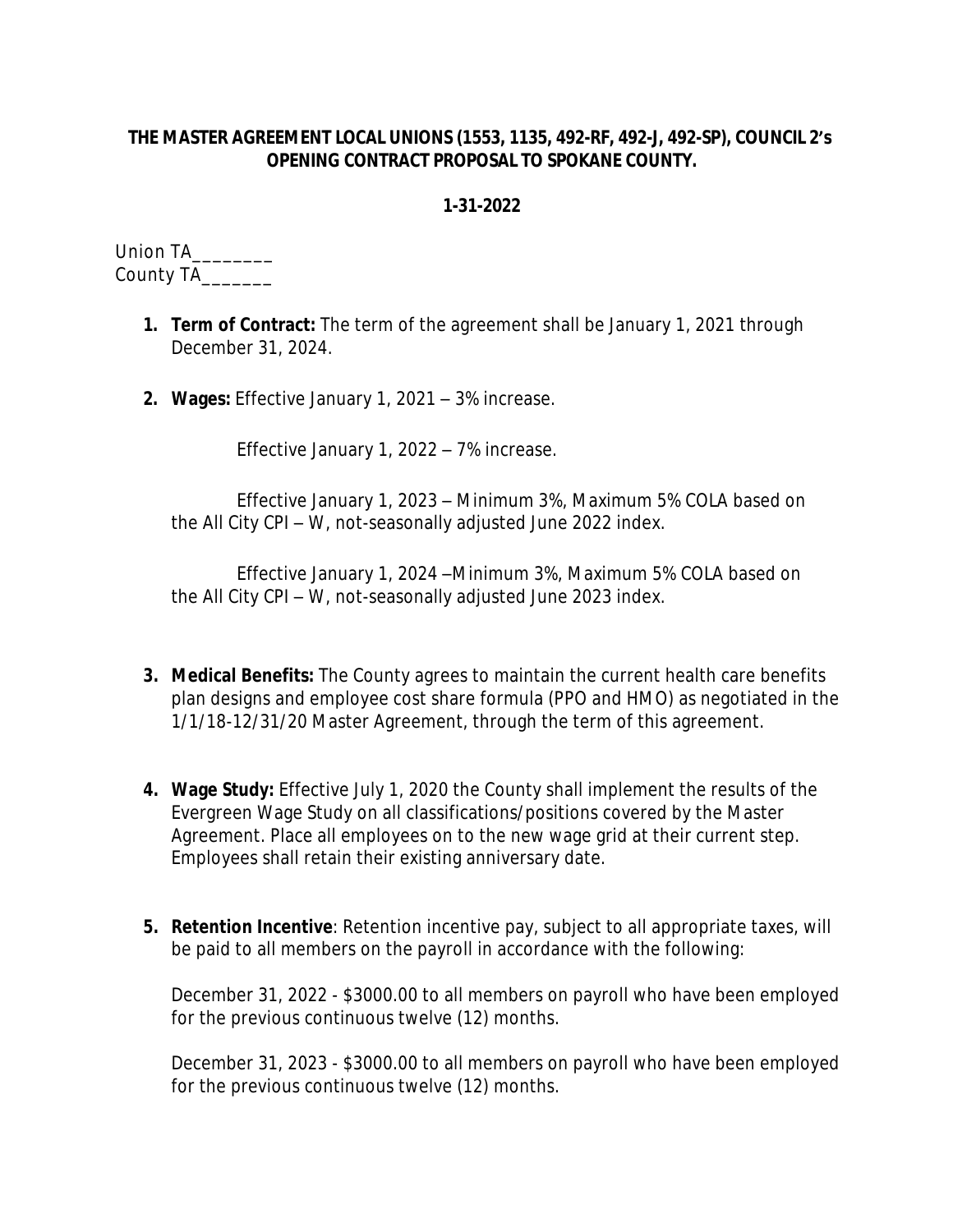December 31, 2024 - \$3000.00 to all members on payroll who have been employed for the previous continuous twelve (12) months.

New hires will be prorated based on the above dates. An employee hired between the first and fifteenth of the month will qualify for that month. An employee hired between the sixteenth and the end of the month will qualify the first of the following month.

- **6. Service Enhancement Pay:** Upon completion of ten (10) years of service, employees will receive service enhancement pay equal to a 5.12% wage increase. Implementation shall occur upon ratification and be applied to all existing employees with ten (10) years or more of service.
- **7. HRA/VEBA:** January 1, 2022 the County shall provide a HRA/VEBA program and account for each employee. The County shall contribute \$100 per month to each employee's HRA/VEBA account.
- **8. Modify Article 10.8 Bereavement Leave as follows:** Bereavement leave entitles a member up to three (3) working days off with pay, not chargeable to sick leave balance if a member suffers a death of a member of his/her immediate family as defined above. Bereavement leave in the case of a spouse, **parent** or a child is allowed up to ten (10) working days.

Two additional working days may be authorized if travel time is needed for out-oftown funerals. To be considered out-of-town, the employee must travel more than one hundred and twenty-five miles outside of Spokane County. The out-of-town restriction does not apply in the case of the death of a spouse, parent or child.

Bereavement leave can be utilized over a six (6) month period after the death. If the employee requires additional bereavement time, they may request additional time off chargeable to compensatory time, annual leave or PTO.

**9. Modify Article 18-Grievance Procedure, 18.1.3**: Time frames may be extended or steps waived at any level of the grievance process by mutual agreement between the parties. Such extensions or waivers shall be reduced to writing. Should the employee or Union fail to comply with the prescribed time frames, excluding extenuating circumstances, it is agreed that the grievance is waived. Should the Employer fail to respond within the prescribed time frames, excluding extenuating circumstances, the grievant's or Union'**s grievance remedy shall be granted** have the right to proceed to the next step. In the event of extenuating circumstances that delay either party meeting the time frames, the parties will meet within five (5) work days following the conclusion of the delay to proceed with the grievance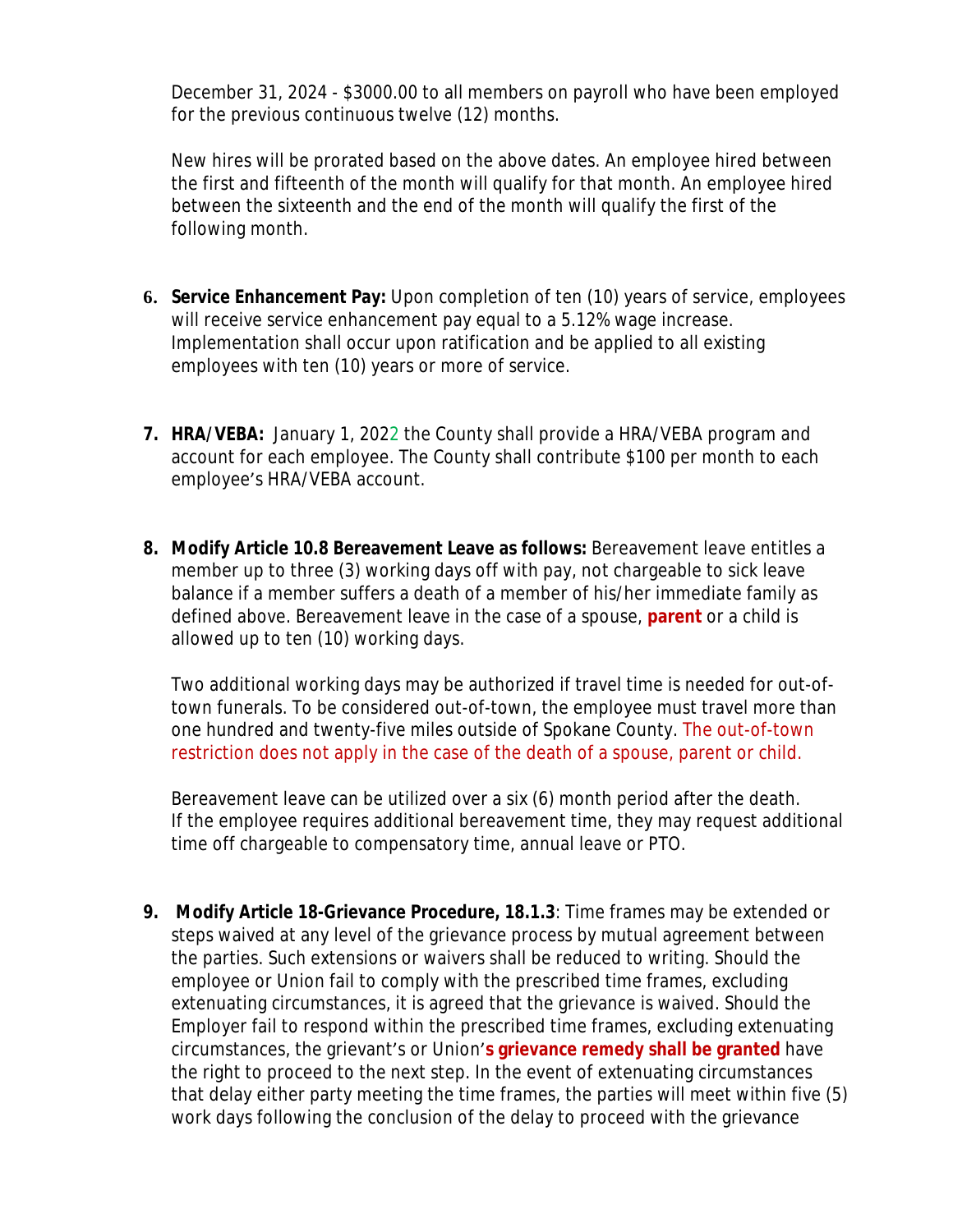process.

- **10. Juneteenth:** Add Juneteenth to Article 8, 8.1 as a recognized and observed holiday.
- **11. Paid Time Off (PTO):** Add Paid Time Off program as an additional paid leave voluntary option.
- **12. COBRA:** Extend employee and employee's spouse/dependents COBRA (or COBRA equivalent) eligibility from eighteen (18) months to sixty (60) months.
- **13. Reclassifications: Modify Appendix 7 – Classification/Reorganization, 15.3.3 as follows**15**:**.3.6 Reclassifications: Employees **and the employer** shall have the right to request re-evaluation utilizing the following procedures. In any case, an employee cannot be reclassified if they do not meet the minimum requirements of a position **being requested.** to which they are requesting reclassification to.

## **14. Modify Appendix 7, Article 15.3.10 and Article 15.3.10.2 as follows:**

## **15.3.10 Starting Rate Upon Initial Employment and Advance Step Placement of Existing Employees:**

14.2 Advance step placement of new hires **and existing employees** may surpass current employees' step placement in that classification only after the following have been considered:

Work History – the candidate has performed the work either as a long-term intern or in a like-kind position.

- A) Salary History paying a salary commensurate with what a candidate is earning (or has earned) while working in a like kind position.
- B) Recruitment Difficulties the scarcity of qualified applicants, number of rejected job offers and the turnover rate for a position. An individual who possesses skills difficult to find in the labor market may be in higher demand and therefore may warrant consideration for advance step placement.
- C) Department Budget the requesting department must demonstrate their ability to pay the salary of the advance step placement. The placement must not result in additional budgetary impacts within the department.
- D) Existing Employees the candidate's work history and skill shall be compared to current employees in the same classification whose wages would be surpassed by the candidate.
- **15. Add to Article 10 – Sick Leave:** Upon reaching their maximum sick leave accrual, employees may convert up to seventy-five (75) days of sick leave to annual leave.
- **16. Modify Article 8 – Holidays, 8.2:** Any other day so designated as a one (1) time holiday by the Governor of the State of Washington or the President of the United States shall be recognized and observed as a one (1) time event. Should an additional perpetual holiday be declared, the holiday shall be immediately added to Article 8.1 and observed. the parties agree to meet and negotiate the impact of the holiday on the bargaining unit. If an employee is requested to work on the one-time,